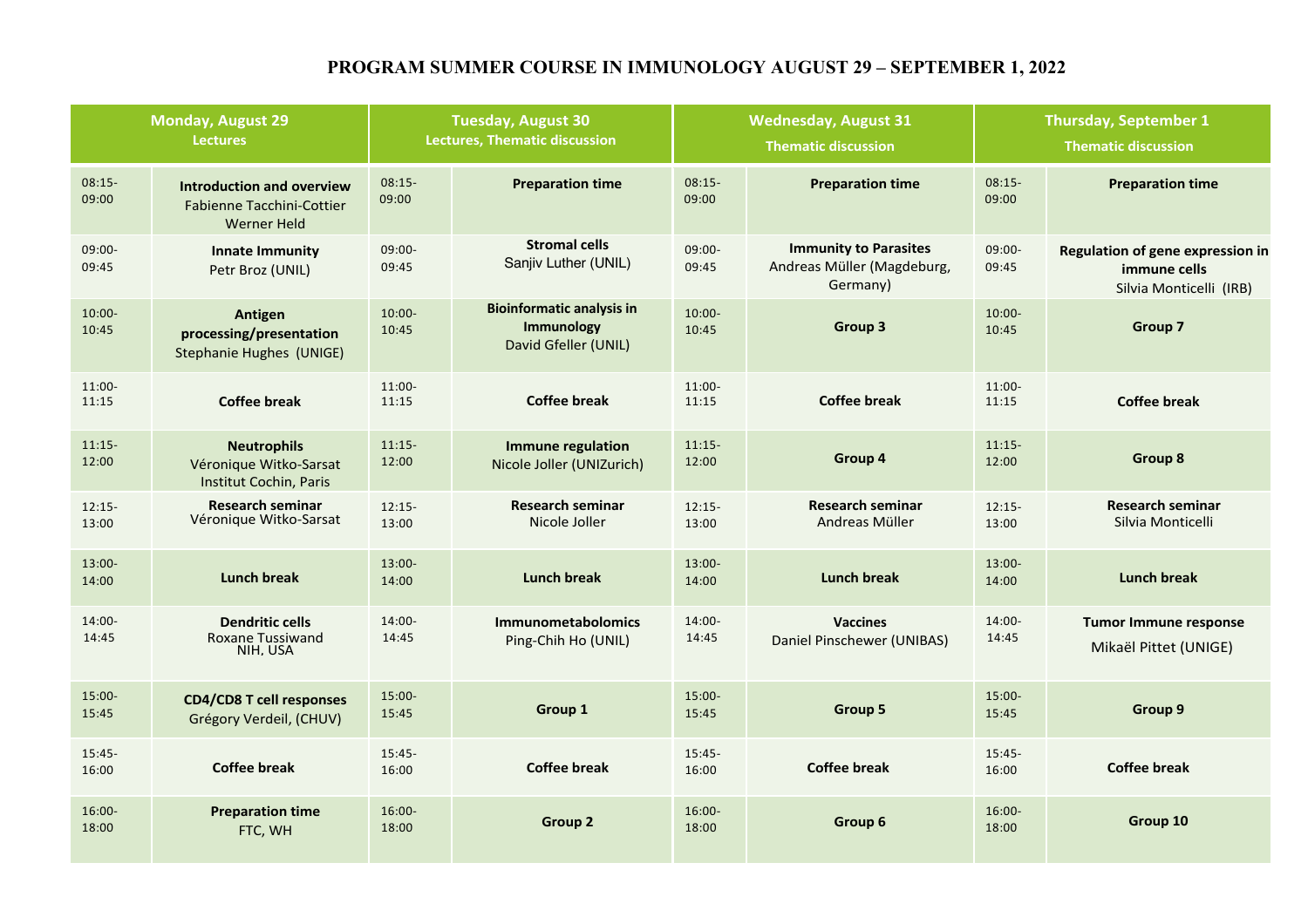## **PROGRAM SUMMER COURSE IN IMMUNOLOGY AUGUST 29 – SEPTEMBER 1, 2022**

#### **Affiliations of the Organizers and Lecturers (and abbreviations)**

#### **Organizers**

Fabienne Tacchini-Cottier (abbreviated to FTC), Department of Biochemistry, UNIL, and WHO-IRTC Werner Held (abbreviated to WH), Department of Fundamental Oncology, UNIL

### **Lecturers (in order as listed in the program)**

Petr Broz, Department of Biochemistry, UNIL, Epalinges, CH Stéphanie Hugues, Department of Pathology and Immunology, UNIGE, Genève, CH Véronique Witko-Sarsat, Biomedical Institute, Institute Cochin, Paris, FR Roxane Tussiwand, Immune Regulation, NIDCR/NIH, Bethesda, USA Gregory Verdeil, Department of Fundamental Oncology, UNIL, CHUV, Epalinges, CH Sanjiv Luther, Department of Biochemistry, UNIL, Epalinges, CH David Gfeller, Faculty Biology and Medicine, UNIL, Epalinges, CH Nicole Joller, Institute of Experimental Immunology, University of Zürich, Zurich, CH Ping Chih-Ho, Department of Fundamental Oncology, UNIL, Epalinges, CH Andreas Müller, Infection and Immunity department, Magdeburg University, Magdeburg, DE Daniel Pinschewer, Department of Biomedicine, UNIBAS, Basel, CH Silvia Monticelli , Institute for research in Biomedicine, Bellinzone, CH Mikaël Pittet, Department of Pathology and Immunology, UNIGE, Genève, CH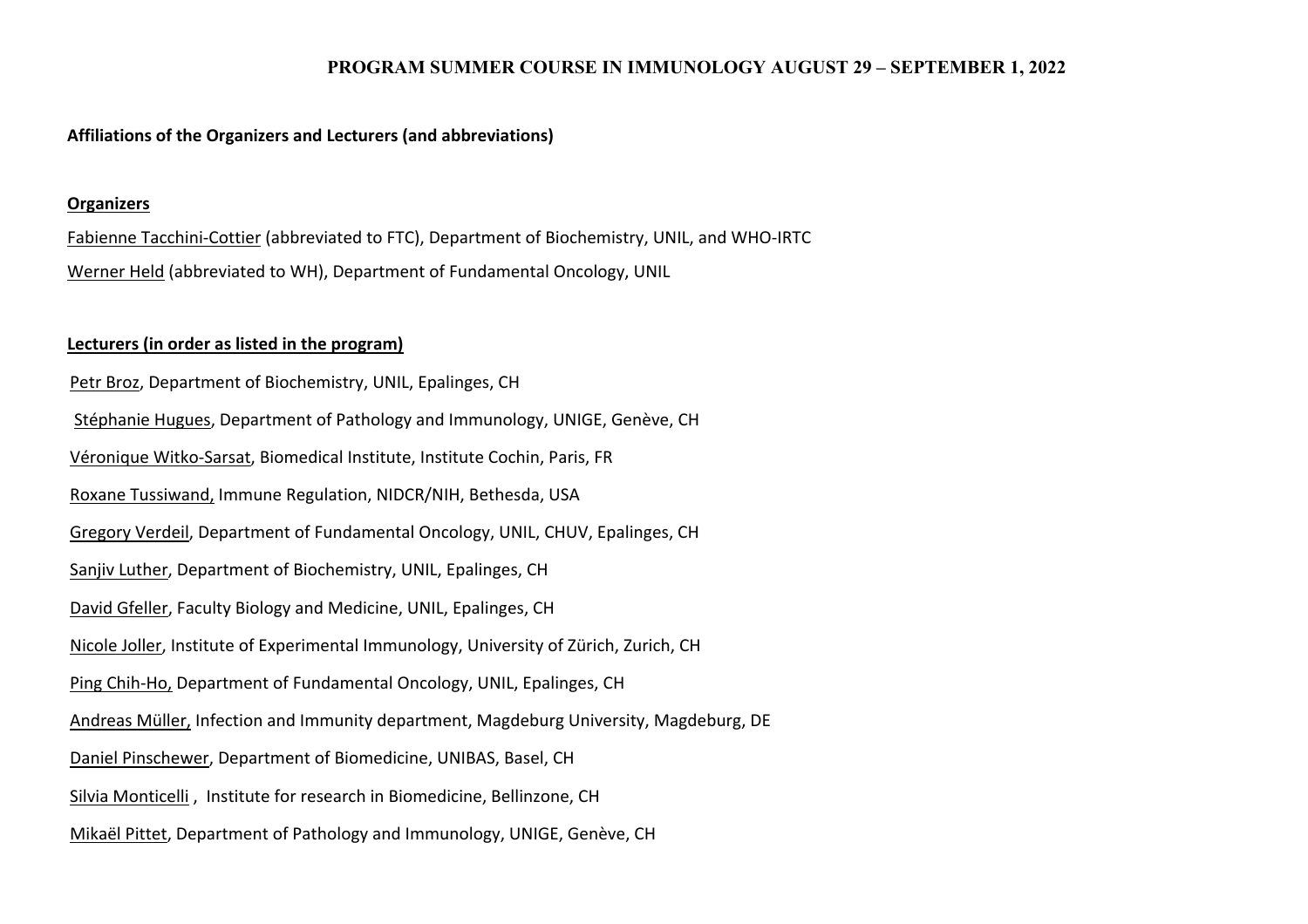#### **PROGRAM SUMMER COURSE IN IMMUNOLOGY AUGUST 29 – SEPTEMBER 1, 2022**

#### **Course description**

This is an intensive, **4 days course in immunology** intended for PhD and MD/PhD and advanced MD students, who wish to expand and update their understanding of the immune system and its role in health and disease. Attendees require to have a basic understanding of immunology. To improve this, attendees will have access to a web-based immunology online course (the link will be given once registration to the course is confirmed) and are strongly encouraged to use it prior the beginning of the course. We also expect students to take the associated immunology quiz before the beginning to the course (mandatory).

The course includes lectures in basic immunology, 3 research seminars and 5 specialized themes which form part of the practical work. The format of the practical part (Tuesday, Wednesday and Thursday) is as follows: Each half-day practical course will start with a 30-45 minutes general introduction into the field by the invited speaker. This will be followed by a detailed discussion of 2 research papers proposed by the invited speaker. Each student will be part of a group of 3 students that presents one research (20 min power point presentation), whereby each student has to present a part of the paper. This will be followed by a thorough discussion. All students have to be familiar with all research papers and are expected to actively participate in the discussion. To ensure a well-informed discussion each student has to submit at least one written question for each research paper. These questions will be collected prior to the course and issues raised will be addressed.

 $\rightarrow$  Attendance of all lectures and the practicals are mandatory. A sign-up sheet will be circulated each day; it is the student's responsibility to ensure that they sign it as proof of attendance. In case of absence, students have to notify the organizers in advance.

→Lectures and discussions are in English and are held at the Center for Immunity and Infection Lausanne (CIIL), Epalinges in Room B301 (at the main entrance of the Centre de Laboratoires d'Epalinges, see map on page 4 of this document)

**Number of credits: 2.5 ECTS (**among these 2 are tutorials**)** and 2 days of continuous education credits for animal experimentation. A maximum of 30 participants will be accepted, on a first come basis, with priority to UNIL, EPFL and UNIGE students.

**Please check the number of ECTS with your specific PhD program if you are not a PhD student at the FBM, UNIL!**